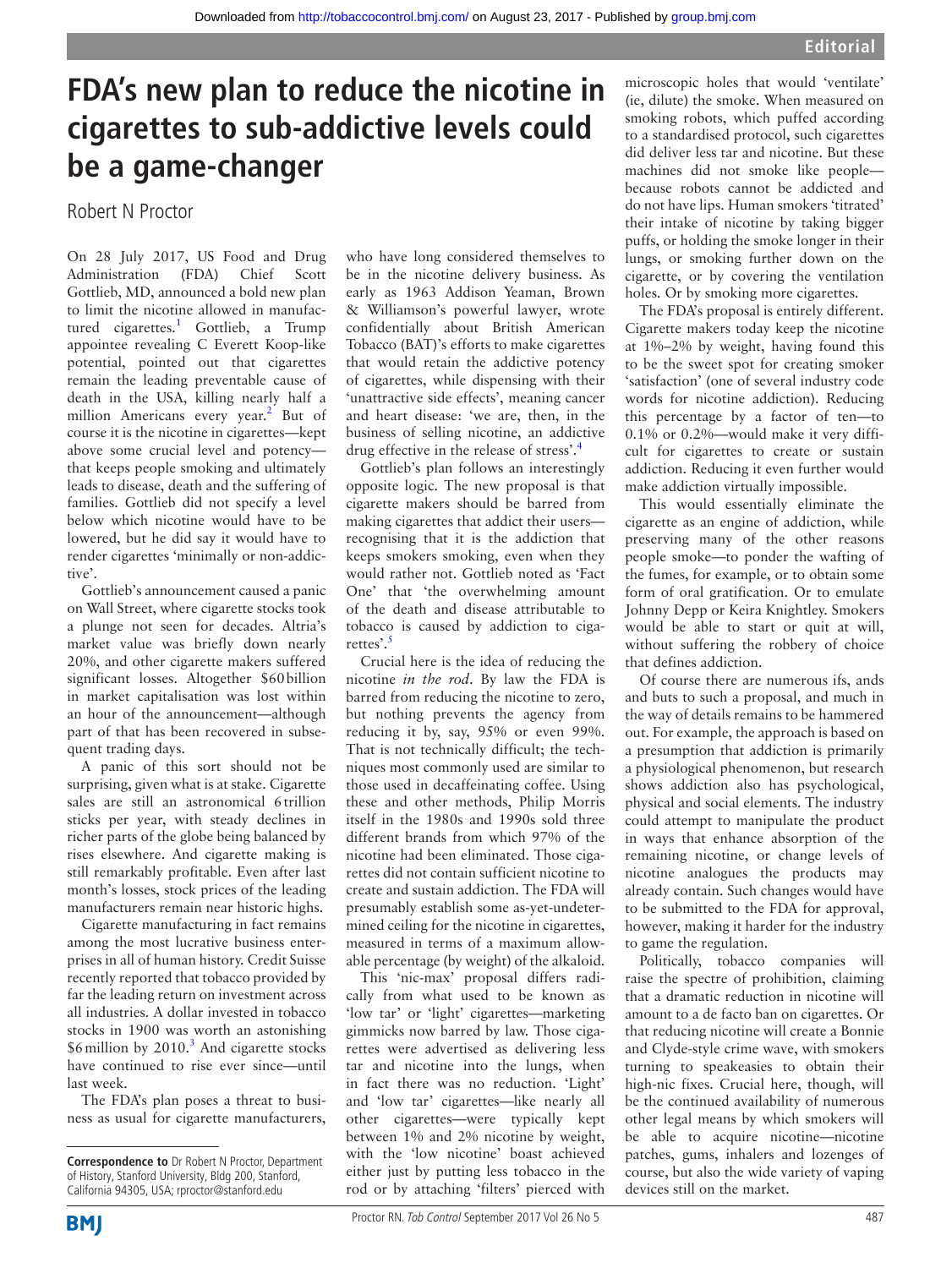#### **Editorial**

Another question is how and whether other combustibles will be included notably cigars, which are vexed by suffering the defect of combustion, but not necessarily the defect of inhalation, another crucial cause of cigarette harm. From a public health point of view, many of the cheaper cigars now being sold are really just big brown cigarettes—designed to be inhaled. The whole question of whether traditional premium cigars should be exempt from regulation remains an open one. Critics may also wonder about the delay in regulating e-cigarettes and vaping products, which have their own peculiarities when it comes to potential harm.

Another red flag is the nightmare of procedural delays and legal obstruction. The FDA's new proposal is described as the beginning of 'a multi-year plan', which does not bode well for the urgency this calamity deserves. Delay works to the advantage of Big Tobacco. The decadelong conspiracy that continues even today in certain respects was privately described in the industry's own documents as a 'holding strategy'.<sup>6</sup> For decades the companies have known that while cigarettes are ultimately a lost cause, every year they can delay the inevitable is billions more in profits and those 'unattractive side effects' they have been so willing to tolerate.

Overall, though, this new FDA plan is certainly a breath of fresh air. If carried through with courage and conviction, it could save more lives than any other act of a governmental agency in all of human history. The magnitude of the harms is that great. We hear a lot about tobacco endgames: this one could be a game-changer.

**Competing interests** The author has served as an expert witness for plaintiffs in cigarette litigation.

**Provenance and peer review** Not commissioned; internally peer reviewed.

© Article author(s) (or their employer(s) unless otherwise stated in the text of the article) 2017. All rights reserved. No commercial use is permitted unless otherwise expressly granted.



**To cite** Proctor RN. Tob Control 2017;**26**:487–488.

Tob Control 2017;**26**:487–488. doi:10.1136/tobaccocontrol-2017-053978

#### **References**

- <span id="page-1-0"></span>1 U.S Food & Drug Administration. FDA News Release: FDA announces comprehensive regulatory plan to shift trajectory of tobacco-related disease, death. 2017 [https://www.fda.gov/NewsEvents/Newsroom/](https://www.fda.gov/NewsEvents/Newsroom/PressAnnouncements/ucm568923.htm) [PressAnnouncements/ucm568923.htm](https://www.fda.gov/NewsEvents/Newsroom/PressAnnouncements/ucm568923.htm)
- <span id="page-1-1"></span>2 U.S Food & Drug Administration. Protecting American Families: Comprehensive Approach to Nicotine and Tobacco. 2017 [https://www.fda.gov/NewsEvents/](https://www.fda.gov/NewsEvents/Speeches/ucm569024.htm) [Speeches/ucm569024.htm](https://www.fda.gov/NewsEvents/Speeches/ucm569024.htm)
- <span id="page-1-2"></span>Dimson E, Marsh P, Staunton M. London Business School. Industries: their rise and fall. In: Credit suisse global investment returns yearbook, 2015:5–15. [http://](http://publications.credit-suisse.com/tasks/render/file/index.cfm?fileid=AE924F44-E396-A4E5-11E63B09CFE37CCB) [publications.credit-suisse.com/tasks/render/file/index.](http://publications.credit-suisse.com/tasks/render/file/index.cfm?fileid=AE924F44-E396-A4E5-11E63B09CFE37CCB) [cfm?fileid=AE924F44-E396-A4E5-11E63B09CFE37CCB](http://publications.credit-suisse.com/tasks/render/file/index.cfm?fileid=AE924F44-E396-A4E5-11E63B09CFE37CCB)
- <span id="page-1-3"></span>4 Yeaman A. Implications of Battelle Hippo I & II and the Grifffith filter: UCSF Brown & Williamson, 1963. [http://](http://legacy.library.ucsf.edu/tid/xrc72d00) [legacy.library.ucsf.edu/tid/xrc72d00](http://legacy.library.ucsf.edu/tid/xrc72d00)
- <span id="page-1-4"></span>5 U.S Food & Drug Administration. Protecting American families: comprehensive approach to nicotine and tobacco. 2017 [https://www.fda.gov/NewsEvents/](https://www.fda.gov/NewsEvents/Speeches/ucm569024.htm) [Speeches/ucm569024.htm](https://www.fda.gov/NewsEvents/Speeches/ucm569024.htm)
- <span id="page-1-5"></span>6 Panzer F. The Roper proposal. 1972 [http://legacy.library.](http://legacy.library.ucsf.edu/tid/whz50e00) [ucsf.edu/tid/whz50e00](http://legacy.library.ucsf.edu/tid/whz50e00)